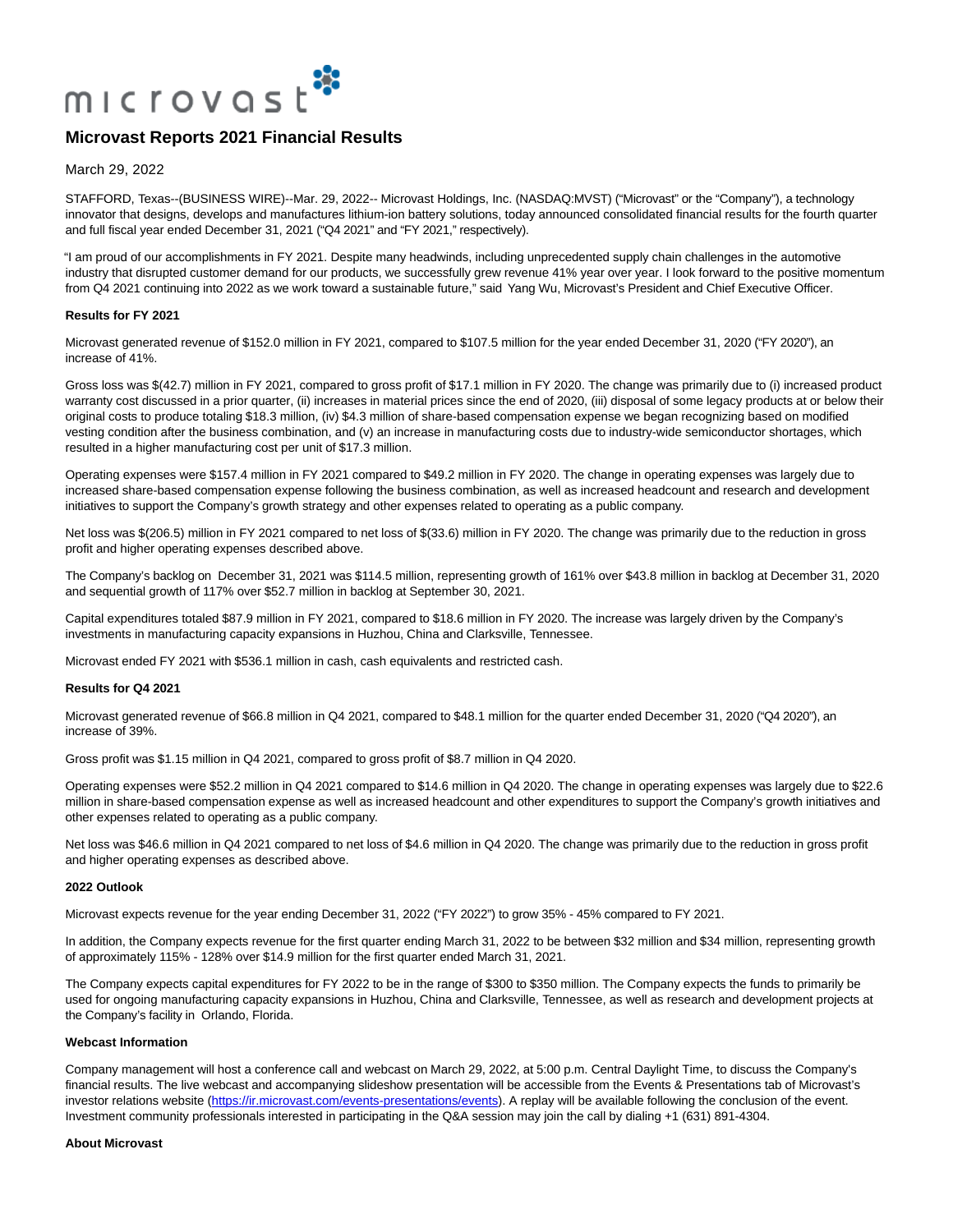Microvast is a technology innovator that designs, develops and manufactures lithium-ion battery solutions. Microvast is renowned for its cutting-edge cell technology and its vertical integration capabilities which extend from core battery chemistry (cathode, anode, electrolyte, and separator) to modules and packs. By integrating the process from raw material to system assembly, Microvast has developed a family of products covering a breadth of market applications, including electric vehicles, energy storage and battery components. Microvast was founded in 2006 and is headquartered near Houston, Texas. For more information, please visit [www.microvast.com o](https://cts.businesswire.com/ct/CT?id=smartlink&url=http%3A%2F%2Fwww.microvast.com&esheet=52628410&newsitemid=20220329005846&lan=en-US&anchor=www.microvast.com&index=2&md5=68aa2076b7643efd5b054326d6225709)r follow us o[n LinkedIn o](https://cts.businesswire.com/ct/CT?id=smartlink&url=https%3A%2F%2Fwww.linkedin.com%2Fcompany%2Fmicrovast-inc-%2F&esheet=52628410&newsitemid=20220329005846&lan=en-US&anchor=LinkedIn&index=3&md5=ea8c5c582893e29f887f8cbd199f77ba)r Twitter (@microvast).

#### **Cautionary Statement Regarding Forward-Looking Statements**

This communication contains "forward-looking statements" within the meaning of the Private Securities Litigation Reform Act of 1995. Such statements include, but are not limited to, statements about future financial and operating results, our plans, objectives, expectations and intentions with respect to future operations, products and services; and other statements identified by words such as "will likely result," "are expected to," "will continue," "is anticipated," "estimated," "believe," "intend," "plan," "projection," "guidance," "outlook" or words of similar meaning. These forward-looking statements include, but are not limited to, statements regarding Microvast's industry and market sizes, future opportunities for Microvast and Microvast's estimated future results. Such forward-looking statements are based upon the current beliefs and expectations of our management and are inherently subject to significant business, economic and competitive uncertainties and contingencies, many of which are difficult to predict and generally beyond our control. Actual results and the timing of events may differ materially from the results anticipated in these forward-looking statements.

Many factors could cause actual results and the timing of events to differ materially from anticipated results or other expectations expressed in the forward-looking statements, including, among others: (1) a delay or failure to realize the expected benefits from the business combination; (2) changes in the highly competitive market in which Microvast competes, including with respect to its hiring abilities, competitive landscape, technology evolution or regulatory changes; (3) changes in the markets that Microvast targets; (4) risk that Microvast may not be able to execute its growth strategies or achieve profitability; (5) the risk that Microvast is unable to secure or protect its intellectual property; (6) the risk that Microvast's customers or third-party suppliers are unable to meet their obligations fully or in a timely manner; (7) the risk that Microvast's customers will adjust, cancel, or suspend their orders for Microvast's products; (8) the risk that Microvast will need to raise additional capital to execute its business plan, which may not be available on acceptable terms or at all; (9) the risk of product liability or regulatory lawsuits or proceedings relating to Microvast's products or services; (10) the risk that Microvast may not be able to develop and maintain effective internal controls; (11) the outcome of any legal proceedings that may be instituted against Microvast or any of its directors or officers; (12) risks of operations in the People's Republic of China, (13) risks to operations resulting from the ongoing conflict in Ukraine and (14) the impact of the ongoing COVID-19 pandemic. Microvast's annual, quarterly and other filings with the U.S. Securities and Exchange Commission identify, address and discuss these and other factors in the sections entitled "Risk Factors."

Actual results, performance or achievements may differ materially, and potentially adversely, from any projections and forward-looking statements and the assumptions on which those forward-looking statements are based. There can be no assurance that the data contained herein is reflective of future performance to any degree. Readers are cautioned not to place undue reliance on forward-looking statements as a predictor of future performance as projected financial information and other information are based on estimates and assumptions that are inherently subject to various significant risks, uncertainties and other factors, many of which are beyond our control. All information set forth herein speaks only as of the date hereof in the case of information about Microvast or the date of such information in the case of information from persons other than Microvast, and we disclaim any intention or obligation to update any forward-looking statements as a result of developments occurring after the date of this communication. Forecasts and estimates regarding Microvast's industry and end markets are based on sources we believe to be reliable, however there can be no assurance these forecasts and estimates will prove accurate in whole or in part.

## **MICROVAST HOLDINGS, INC.**

## **CONDENSED CONSOLIDATED BALANCE SHEETS**

## **(In thousands of U.S. dollars, except share and per share data, or as otherwise noted)**

| December 31,<br>2020                                                                     |    | December 31,<br>2021 |    |         |
|------------------------------------------------------------------------------------------|----|----------------------|----|---------|
| <b>Assets</b>                                                                            |    |                      |    |         |
| Current assets:                                                                          |    |                      |    |         |
| Cash and cash equivalents                                                                | \$ | 21,496               | \$ | 480,931 |
| Restricted cash                                                                          |    | 19,700               |    | 55,178  |
| Accounts receivable (net of allowance for doubtful accounts of \$5,047 and \$5,005 as of |    |                      |    |         |
| December 31, 2020 and 2021, respectively)                                                |    | 76,298               |    | 88,717  |
| Notes receivable                                                                         |    | 20,839               |    | 11,144  |
| Inventories, net                                                                         |    | 44.968               |    | 53,424  |
| Prepaid expenses and other current assets                                                |    | 6,022                |    | 17,127  |
| Amount due from related parties                                                          |    |                      |    | 85      |
| <b>Total Current Assets</b>                                                              |    | 189,323              |    | 706,606 |
| Property, plant and equipment, net                                                       |    | 198,017              |    | 253,057 |
| Land use rights, net                                                                     |    | 14,001               |    | 14,008  |
| Acquired intangible assets, net                                                          |    | 2,279                |    | 1,882   |
| Other non-current assets                                                                 |    | 890                  |    | 19,738  |
| <b>Total Assets</b>                                                                      |    | 404,510              |    | 995,291 |
| <b>Liabilities</b>                                                                       |    |                      |    |         |
| Current liabilities:                                                                     |    |                      |    |         |
| Accounts payable                                                                         | \$ | 42,007               | \$ | 40,408  |
| Advance from customers                                                                   |    | 2,446                |    | 1,526   |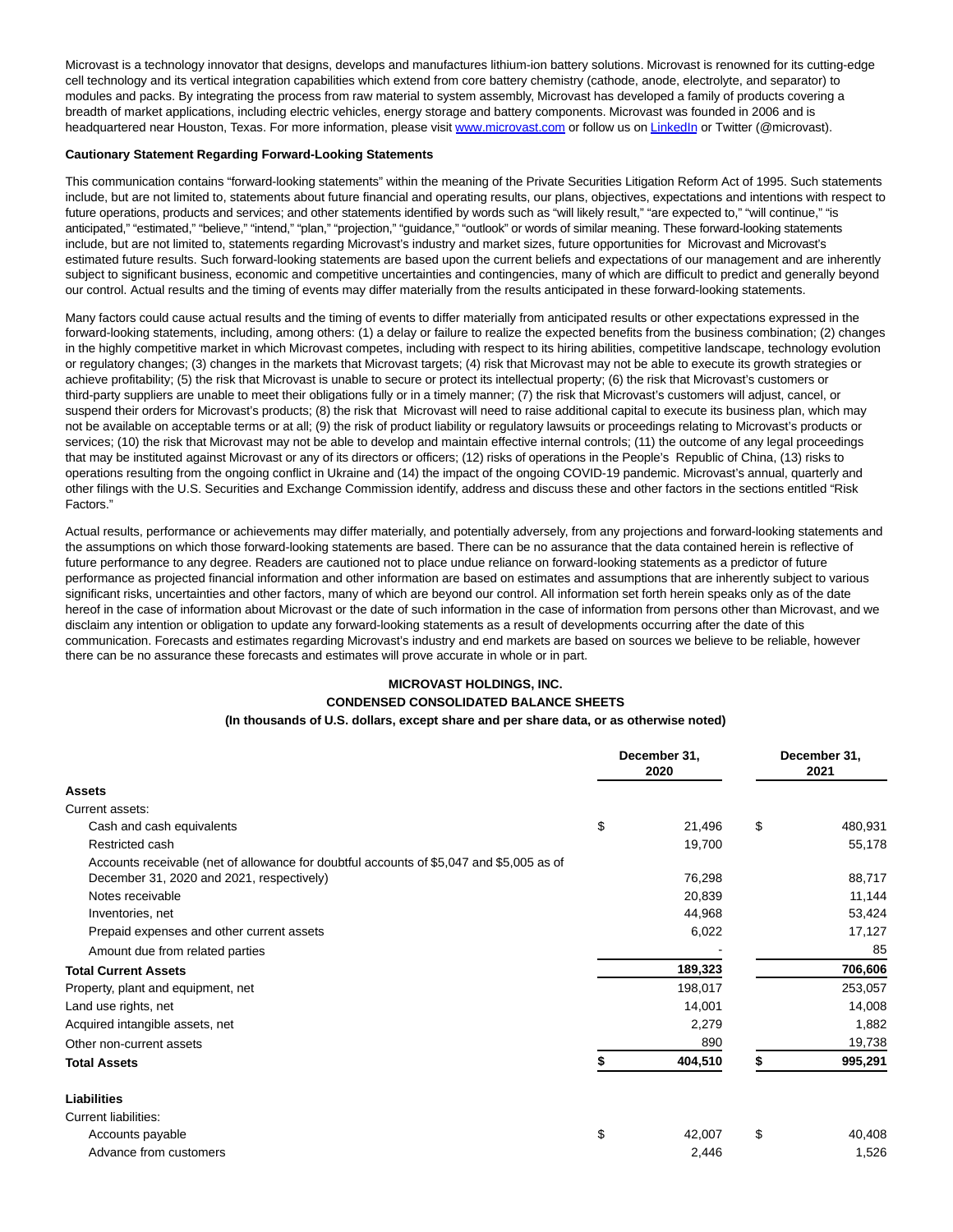| Accrued expenses and other current liabilities                                       | 60,628     | 58,740  |
|--------------------------------------------------------------------------------------|------------|---------|
| Income tax payables                                                                  | 664        | 666     |
| Short-term bank borrowings                                                           | 12,184     | 13,301  |
| Notes payable                                                                        | 35,782     | 60,953  |
| Bonds payable                                                                        | 29,915     |         |
| <b>Total Current Liabilities</b>                                                     | 183,626    | 175,594 |
| Deposit liability for series B2 convertible preferred shares ("Series B2 Preferred") | 21,792     |         |
| Long-term bonds payable                                                              | 73,147     | 73,147  |
| Warrant liability                                                                    |            | 1,105   |
| Share-based compensation liability                                                   |            | 18,925  |
| Other non-current liabilities                                                        | 110,597    | 39,822  |
| <b>Total Liabilities</b>                                                             | 389,162    | 308,593 |
| <b>Total Mezzanine Equity</b>                                                        | 399,950    |         |
| Total Shareholders' (Deficit)/Equity                                                 | (384, 602) | 686,698 |
| Total Liabilities, Mezzanine Equity and Shareholders' (Deficit)/Equity               | 404,510    | 995,291 |

## **MICROVAST HOLDINGS, INC.**

# **CONDENSED CONSOLIDATED STATEMENTS OF OPERATIONS**

**(In thousands of U.S. dollars, except share and per share data, or as otherwise noted)**

|                                                                                          | <b>Year Ended</b><br>December 31. |            |    |             |
|------------------------------------------------------------------------------------------|-----------------------------------|------------|----|-------------|
|                                                                                          |                                   | 2020       |    | 2021        |
| Revenues                                                                                 | \$.                               | 107,518    | \$ | 151,976     |
| Cost of revenues                                                                         |                                   | (90, 378)  |    | (194, 719)  |
| Gross profit / (loss)                                                                    |                                   | 17,140     |    | (42, 743)   |
| <b>Operating expenses:</b>                                                               |                                   |            |    |             |
| General and administrative expenses                                                      |                                   | (18, 849)  |    | (101, 632)  |
| Research and development expenses                                                        |                                   | (16, 637)  |    | (34, 385)   |
| Selling and marketing expenses                                                           |                                   | (13,761)   |    | (21, 431)   |
| <b>Total operating expenses</b>                                                          |                                   | (49, 247)  |    | (157, 448)  |
| Subsidy income                                                                           |                                   | 3,000      |    | 6,127       |
| Loss from operations                                                                     |                                   | (29, 107)  |    | (194, 064)  |
| Other income and expenses:                                                               |                                   |            |    |             |
| Interest income                                                                          |                                   | 571        |    | 446         |
| Interest expense                                                                         |                                   | (5,738)    |    | (5, 411)    |
| Loss on changes in fair value of Bridge Notes                                            |                                   |            |    | (9,861)     |
| Gain on change in fair value of warrant liability                                        |                                   |            |    | 2,469       |
| Other income (expense), net                                                              |                                   | 650        |    | (62)        |
| Loss before provision for income tax                                                     |                                   | (33, 624)  |    | (206, 483)  |
| Income tax expense                                                                       |                                   | (1)        |    |             |
| Net loss                                                                                 | \$                                | (33,625)   | \$ | (206, 483)  |
| Less: Net loss attributable to noncontrolling interest                                   |                                   |            |    |             |
| Net loss attributable to Microvast Holdings, Inc.                                        |                                   | (33, 625)  |    | (206, 483)  |
| Less: Accretion of Series A1/C1 Preferred                                                |                                   | 3,897      |    | 2,257       |
| Less: Accretion of Series B1/C2 Preferred                                                |                                   | 8,866      |    | 5,132       |
| Less: Accretion of Series EEL/D1 Preferred                                               |                                   | 18,648     |    | 10,708      |
| Less: Accretion for noncontrolling interests                                             |                                   | 15,927     |    | 9,523       |
| Net loss attributable to Common Stock shareholders of Microvast Holdings, Inc.           |                                   | (80, 963)  | \$ | (234, 103)  |
| Net loss per share attributable to Common Stock shareholders of Microvast Holdings, Inc. |                                   |            |    |             |
| Basic and diluted                                                                        | \$                                | (0.82)     | \$ | (1.26)      |
| Weighted average shares used in calculating net loss per share of common stock:          |                                   |            |    |             |
| Basic and diluted                                                                        |                                   | 99,028,297 |    | 185,896,482 |

## **MICROVAST HOLDINGS, INC.**

## **CONDENSED CONSOLIDATED STATEMENTS OF OPERATIONS**

**(Unaudited, in thousands of U.S. dollars, except share and per share data, or as otherwise noted)**

| <b>Three Months Ended</b><br>December 31, |      |
|-------------------------------------------|------|
| 2020                                      | 2021 |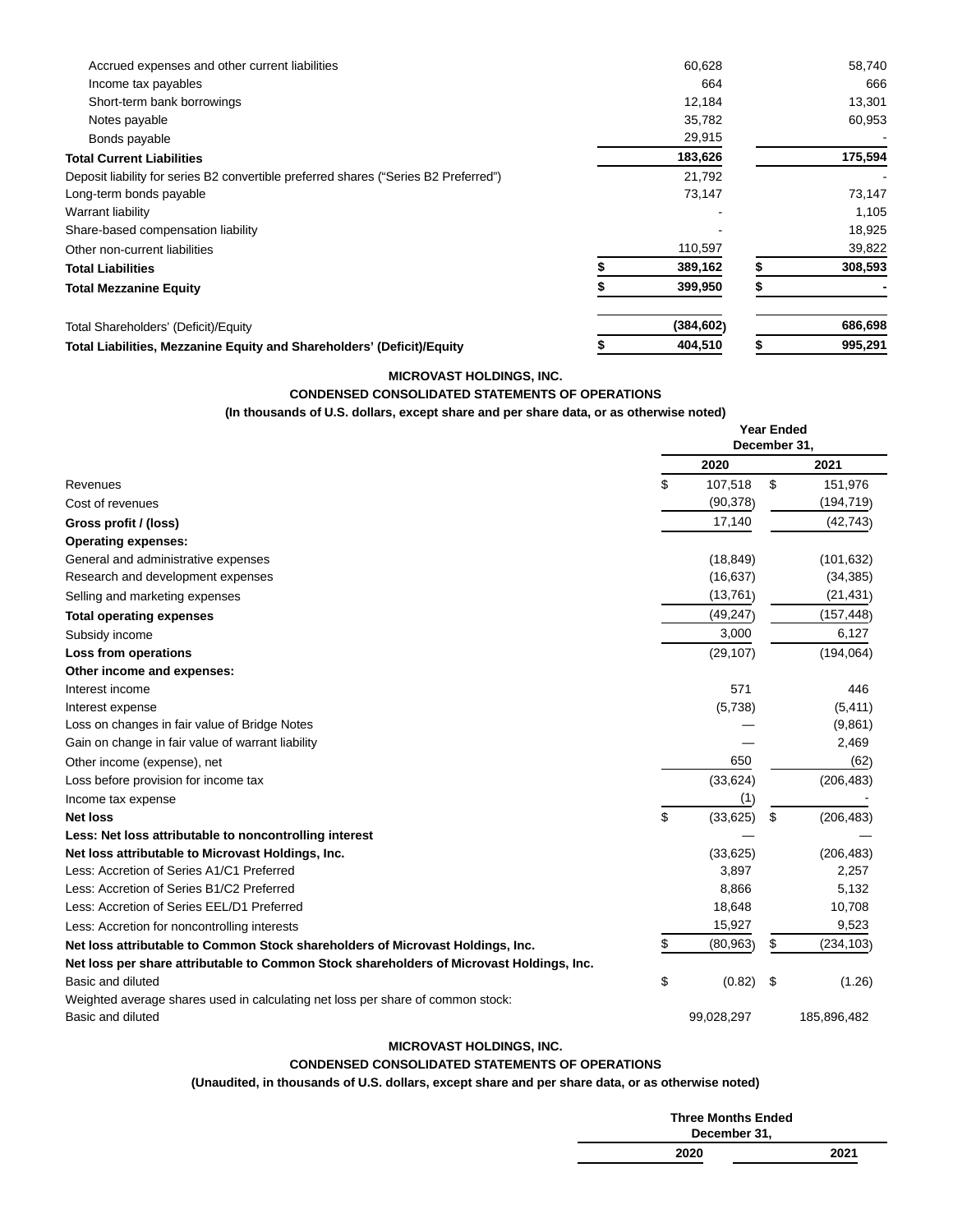| Revenues                                  | \$<br>48,118   | \$<br>66,772    |
|-------------------------------------------|----------------|-----------------|
| Cost of revenues                          | (39, 428)      | (65, 619)       |
| Gross (loss) / profit                     | 8,690          | 1,153           |
| <b>Operating expenses:</b>                |                |                 |
| General and administrative expenses       | (6, 179)       | (33, 822)       |
| Research and development expenses         | (4, 119)       | (11, 186)       |
| Selling and marketing expenses            | (4,297)        | (7, 189)        |
| <b>Total operating expenses</b>           | (14, 595)      | (52, 197)       |
| Subsidy income                            | 2,198          | 3,451           |
| Loss from operations                      | (3,707)        | (47, 593)       |
| Other income and expenses:                |                |                 |
| Interest income                           | 69             | 142             |
| Interest expense                          | (1,504)        | (781)           |
| Other income (expense), net               | 587            | (87)            |
| Change in fair value of warrant liability |                | 1,356           |
| Loss before provision for income tax      | (4, 555)       | (46, 963)       |
| Income tax benefit                        |                | 324             |
| <b>Net loss</b>                           | (4, 551)<br>\$ | \$<br>(46, 639) |

**MICROVAST HOLDINGS, INC.**

## **CONSOLIDATED STATEMENTS OF CASH FLOWS**

# **(In thousands of U.S. dollars, except share and per share data, or as otherwise noted)**

|                                                                             | <b>Year Ended</b><br>December 31. |               |            |
|-----------------------------------------------------------------------------|-----------------------------------|---------------|------------|
|                                                                             |                                   | 2020          | 2021       |
| Cash flows from operating activities                                        |                                   |               |            |
| Net loss                                                                    | \$                                | $(33,625)$ \$ | (206, 483) |
| Adjustments to reconcile net loss to net cash used in operating activities: |                                   |               |            |
| Loss on disposal of property, plant and equipment                           |                                   | 207           | 13         |
| Depreciation of property, plant and equipment                               |                                   | 16,097        | 19,975     |
| Amortization of land use rights and intangible assets                       |                                   | 695           | 738        |
| Share-based compensation                                                    |                                   |               | 82,894     |
| Changes in fair value of warrant liability                                  |                                   |               | (2,469)    |
| Changes in fair value of Bridge Notes                                       |                                   |               | 9,861      |
| (Reversal)/allowance of doubtful accounts                                   |                                   | (240)         | 721        |
| Provision for obsolete inventories                                          |                                   | 1,343         | 18,295     |
| Impairment loss from property, plant and equipment                          |                                   | 567           | 2,443      |
| Product warranty                                                            |                                   | 3,477         | 52,932     |
| Changes in operating assets and liabilities:                                |                                   |               |            |
| Notes receivable                                                            |                                   | 13,940        | 10,016     |
| Accounts receivable                                                         |                                   | (3,599)       | (11, 844)  |
| Inventories                                                                 |                                   | 13,611        | (25, 892)  |
| Prepaid expenses and other current assets                                   |                                   | (1,693)       | (10,980)   |
| Amount due from/to related parties                                          |                                   | 1,872         | (84)       |
| Other non-current assets                                                    |                                   | (139)         | (2, 135)   |
| Notes payable                                                               |                                   | (1,643)       | 24,159     |
| Accounts payable                                                            |                                   | 3,818         | (2, 499)   |
| Advance from customers                                                      |                                   | (1, 395)      | (971)      |
| Accrued expenses and other liabilities                                      |                                   | 2,256         | (5,947)    |
| Other non-current liabilities                                               |                                   |               | 2,218      |
| Income tax payables                                                         |                                   | 7             |            |
| Net cash generated from/(used in) operating activities                      |                                   | 15,556        | (45,039)   |
| Cash flows from investing activities                                        |                                   |               |            |
| Purchases of property, plant and equipment                                  |                                   | (18, 645)     | (87, 862)  |
| Proceeds on disposal of property, plant and equipment                       |                                   | 13            |            |
| Purchase of short-term investments                                          |                                   | (4,635)       |            |
| Proceeds from maturity of short-term investments                            |                                   | 5,593         |            |
| Net cash used in investing activities                                       |                                   | (17, 674)     | (87, 862)  |